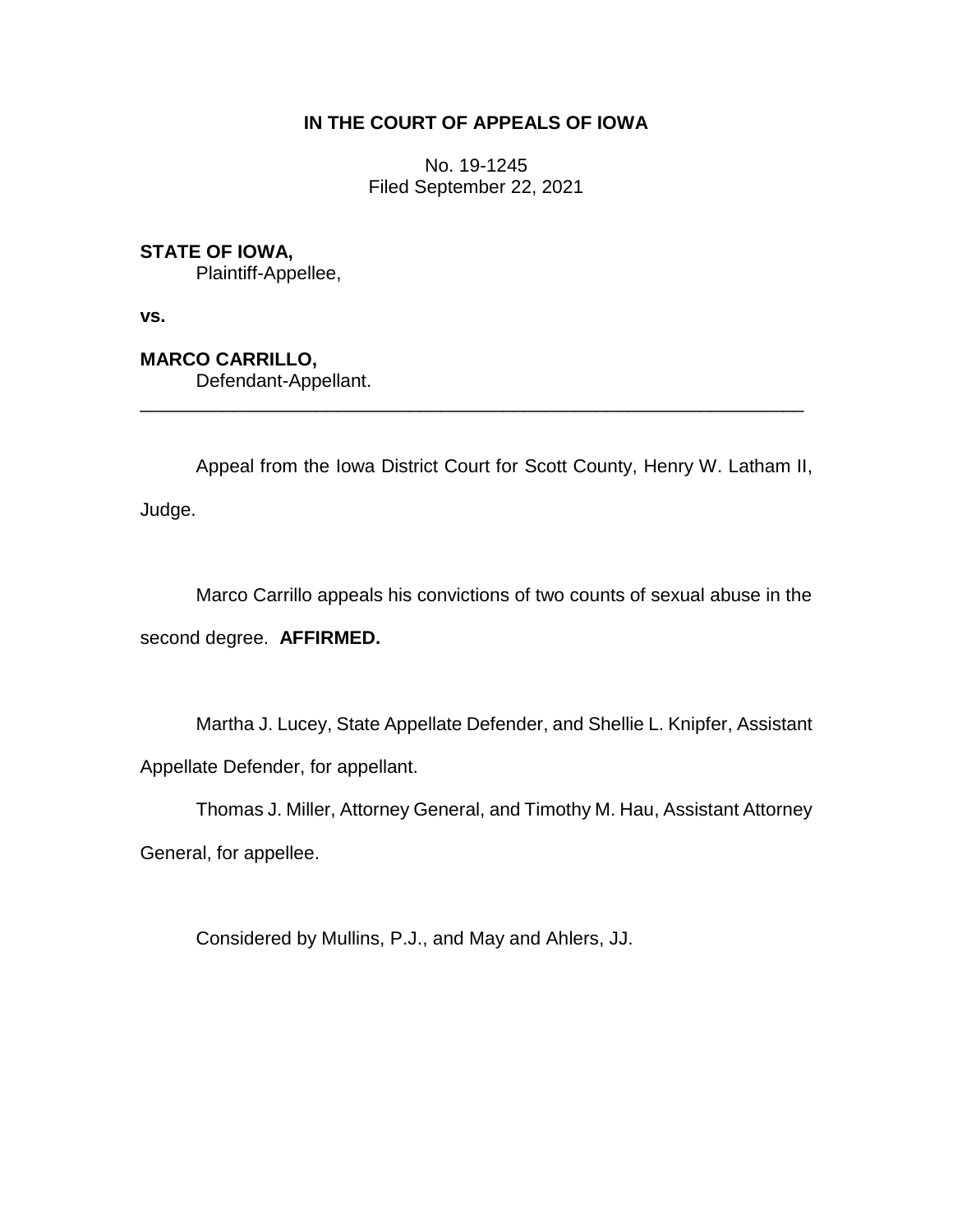#### **MULLINS, Presiding Judge.**

Marco Carrillo appeals his convictions of two counts of sexual abuse in the second degree in violation of Iowa Code section 709.3(1)(b) (2016). He argues the State failed to prove beyond a reasonable doubt that a sex act occurred, contends a video interview was improperly admitted into the record, and raises multiple ineffective-assistance-of-counsel claims.

#### **I. Background Facts and Proceedings**

This case arises from allegations of sexual abuse suffered by the child of E.S. E.S. and Carrillo met at their mutual place of employment in Davenport and began dating. During that time, Carrillo met and interacted with the child of E.S., both in the presence of E.S. and separately when Carrillo would babysit the child.

On July 5, 2016, the child, E.S., and Carrillo were watching a movie at the home E.S. and the child shared with E.S.'s parents. Carrillo was sitting between E.S. and the child, covered by blankets, with his arm around each. E.S. noticed the child move, and saw what she believed to be Carrillo's hand positioned over the child's genital region while under the blanket. The child then got up from the couch and left the room. E.S. followed and shortly thereafter questioned the child. When asked if Carrillo touched the child's "hoo-hoo,"<sup>1</sup> the child's demeanor immediately changed. The mother testified that the child initially did not answer but eventually said "yes."

Approximately one year later, the child told an aunt about the allegations against Carrillo. The aunt contacted E.S. and the Iowa Department of Human

 $\overline{a}$ 

 $1$  This is the term the family used to reference the child's genitals.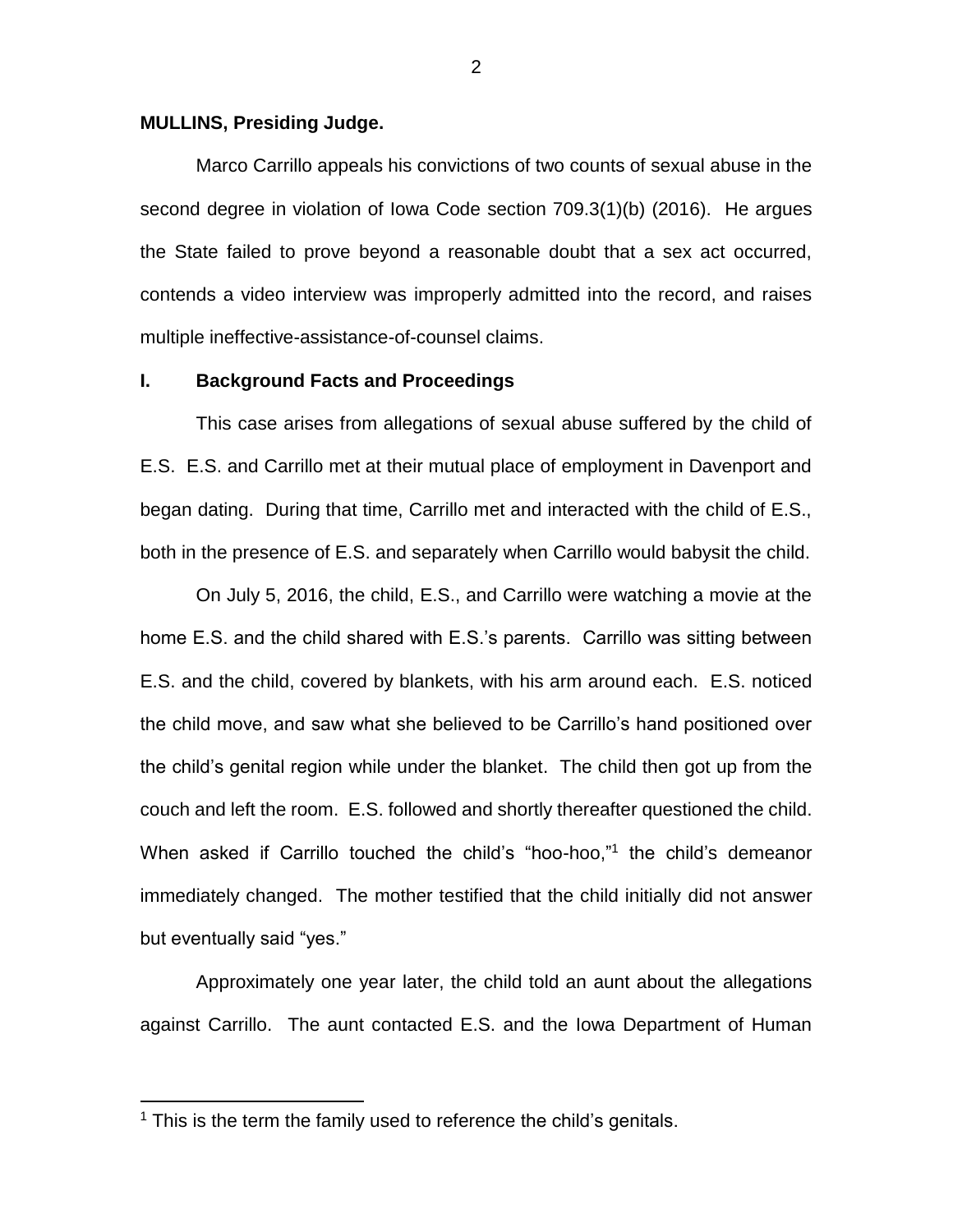Services (DHS), and law enforcement became involved. Over the course of investigation, the child reported other incidents of touching. The incidents occurred at the child's family home and Carrillo's home. When Carrillo appeared for an interview with the Davenport police, he consistently alleged that the child was the "aggressor." He said the incident on July 5 involved the child moving his hand toward her genitals, which he alleged happened on multiple prior occasions. Carrillo acknowledged that he should have reported the child's conduct to the mother, but he was not sure if E.S. would believe him or involve law enforcement.

The case proceeded to trial in December 2018 and ended in a mistrial. The case was tried a second time in May 2019. The jury convicted Carrillo of both counts of sexual abuse in the second degree. Carrillo appealed following the imposition of sentence.

## **II. Standard of Review**

"Sufficiency of evidence claims are reviewed for a correction of errors at law." *State v. Sanford*, 814 N.W.2d 611, 615 (Iowa 2012). When a defendant challenges a guilty jury verdict, we view the record "in the light most favorable to the State, including all reasonable inferences that may be fairly drawn from the evidence." *Id.* (quoting *State v. Keopasaeuth*, 645 N.W.2d 637, 640 (Iowa 2002)). Our review asks if substantial evidence supports the jury verdict. *State v. Nitcher*, 720 N.W.2d 547, 556 (Iowa 2006). "Evidence is considered substantial if, viewed in the light most favorable to the State, it can convince a rational jury that the defendant is guilty beyond a reasonable doubt." *Id.*

Evidentiary rulings are reviewed for abuse of discretion. *State v. Nelson*, 791 N.W.2d 414, 419 (Iowa 2010). "When a trial court admits evidence on grounds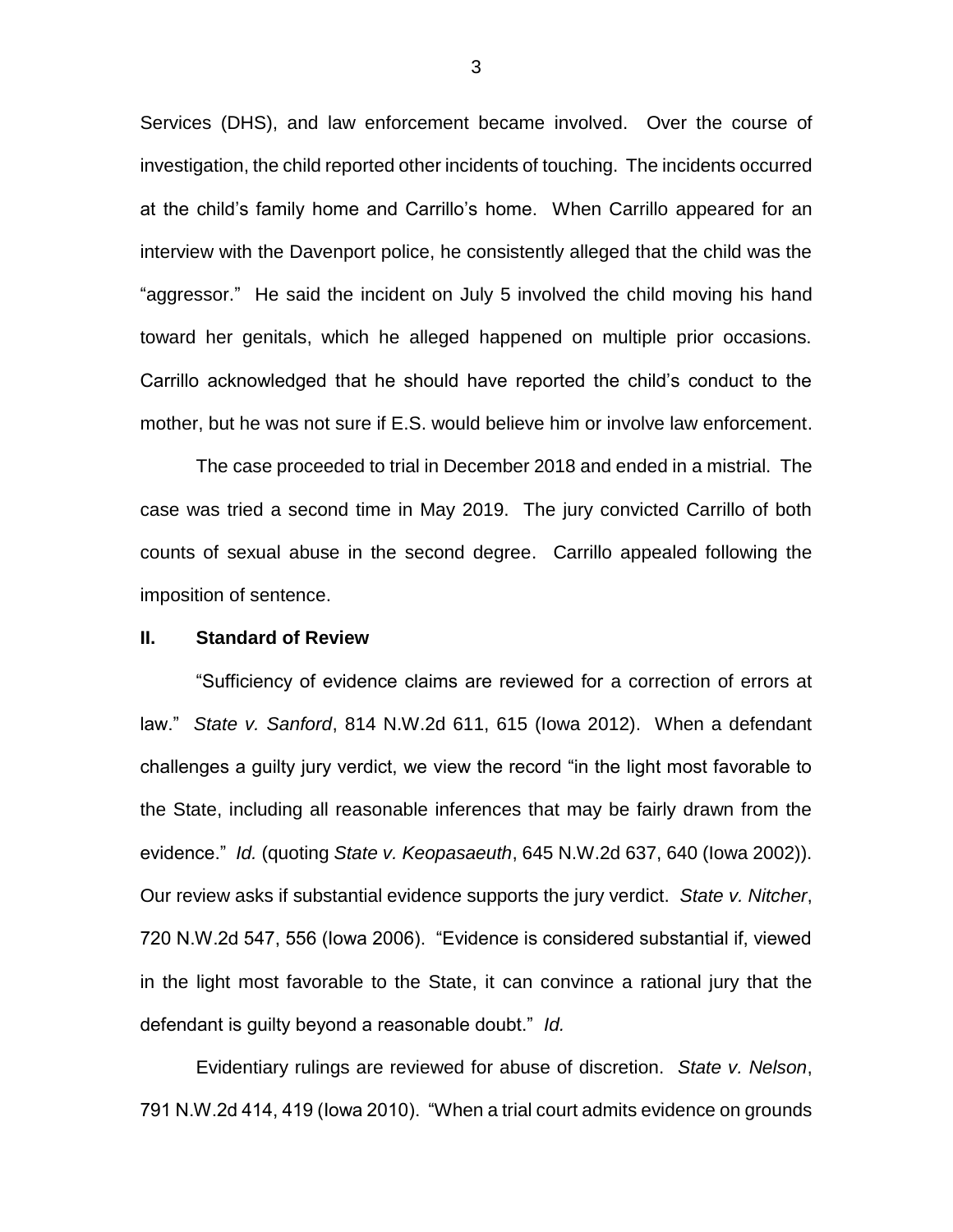or for reasons clearly untenable or to an extent clearly unreasonable, the court has abused its discretion." *Id.* It is also an abuse of discretion for a court to engage in "erroneous application of the law." *State v. Harrington*, 800 N.W.2d 46, 48 (Iowa 2011).

## **III. Discussion**

## A. Ineffective-Assistance Claims

Carrillo argues his trial counsel was ineffective in failing to (1) request a limiting instruction barring the jury from considering statements made by the detective during his video interview and (2) failing to object to alleged prosecutorial misconduct. Carrillo argues both claims should be heard on direct appeal pursuant to his right to counsel under the Sixth Amendment to the United States Constitution.

An ineffective assistance of counsel claim in a criminal case shall be determined by filing an application for postconviction relief pursuant to chapter 822. The claim need not be raised on direct appeal from the criminal proceedings in order to preserve the claim for postconviction relief purposes, and the claim shall not be decided on direct appeal from the criminal proceedings.

Iowa Code § 814.7 (Supp. 2019). Our supreme court has instructed that we must look to the date of judgment and sentence in a criminal case to determine whether the 2019 amendment to section 814.7, which took effect July 1, is applicable. *State v. Damme*, 944 N.W.2d 98, 109 (Iowa 2020). Here, although Carrillo's verdict was rendered in May 2019, judgment and sentence were not entered until July 19, 2019, making the amendment applicable. *See id.* Accordingly, we do not have the authority to consider Carrillo's ineffective-assistance claims on direct appeal.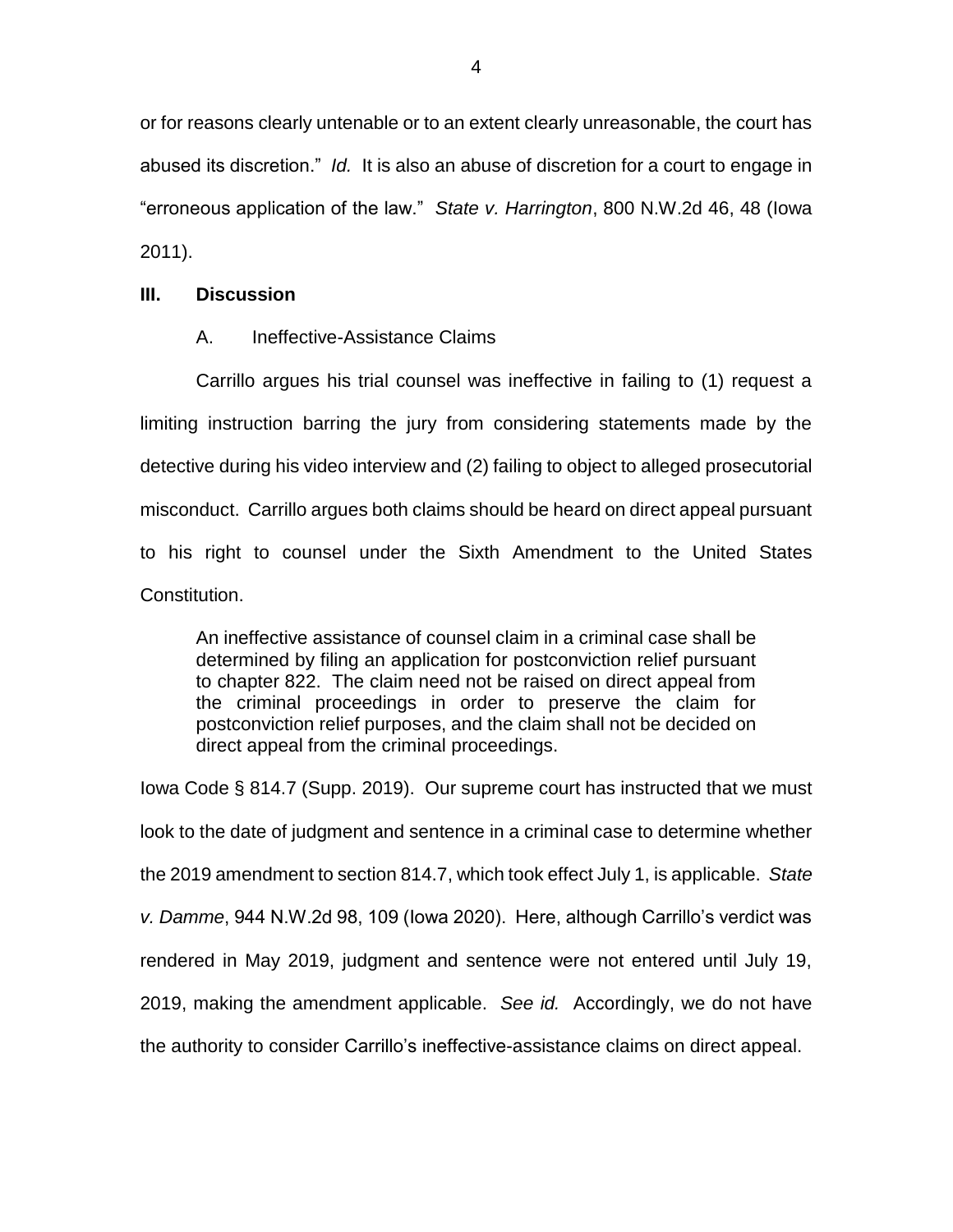## B. Sufficiency of the Evidence

Carrillo argues the State failed to prove he committed a sex act with the child. Pursuant to Iowa Code section 709.3(1)(b), sexual abuse in the second degree occurs "when the person commits sexual abuse" and "[t]he other person is under the age of twelve."<sup>2</sup> The jurors were instructed that the requisite sex-act element would be proved if the jury found beyond a reasonable doubt that there was "any sexual contact between the finger or hand of one person and the genitals or anus of another person." See lowa Code § 702.17(3).<sup>3</sup> The jury was instructed to "consider the type of contact and the circumstances surrounding it in deciding whether the contact was sexual in nature." As the factfinder, it was the jury's job to determine whether a sex act occurred. *State v. Madsen*, 813 N.W.2d 714, 728 (Iowa 2012).

There is no dispute that Carrillo's hand came in contact with the child's genitals. Carrillo has never denied that fact. Even if the jury found Carrillo's testimony was credible, his own testimony was that his hand was placed on the child's genitals. If the jury found the child was the most credible witness, then the jury could accept the child's testimony that Carrillo intentionally touched the child underneath clothing with no appropriate explanation. The evidence presented at trial was sufficient to "convince a rational jury that [Carrillo was] guilty beyond a reasonable doubt." *Nitcher*, 720 N.W.2d at 556.

 $\overline{a}$ 

5

<sup>2</sup> Section 709.3(1)(b) was amended, effective July 1, 2021, to provide seconddegree sexual abuse occurs when "the other person is a child" as opposed to a person under the age of twelve. 2021 Iowa Acts ch. 37, § 3.

<sup>&</sup>lt;sup>3</sup> Section 702.17(3) was also amended, effective July 1, 2021, to add contact of any other body part of one person with the genitalia or anus of another amounts to a sex act. 2021 Iowa Acts ch. 36, § 1.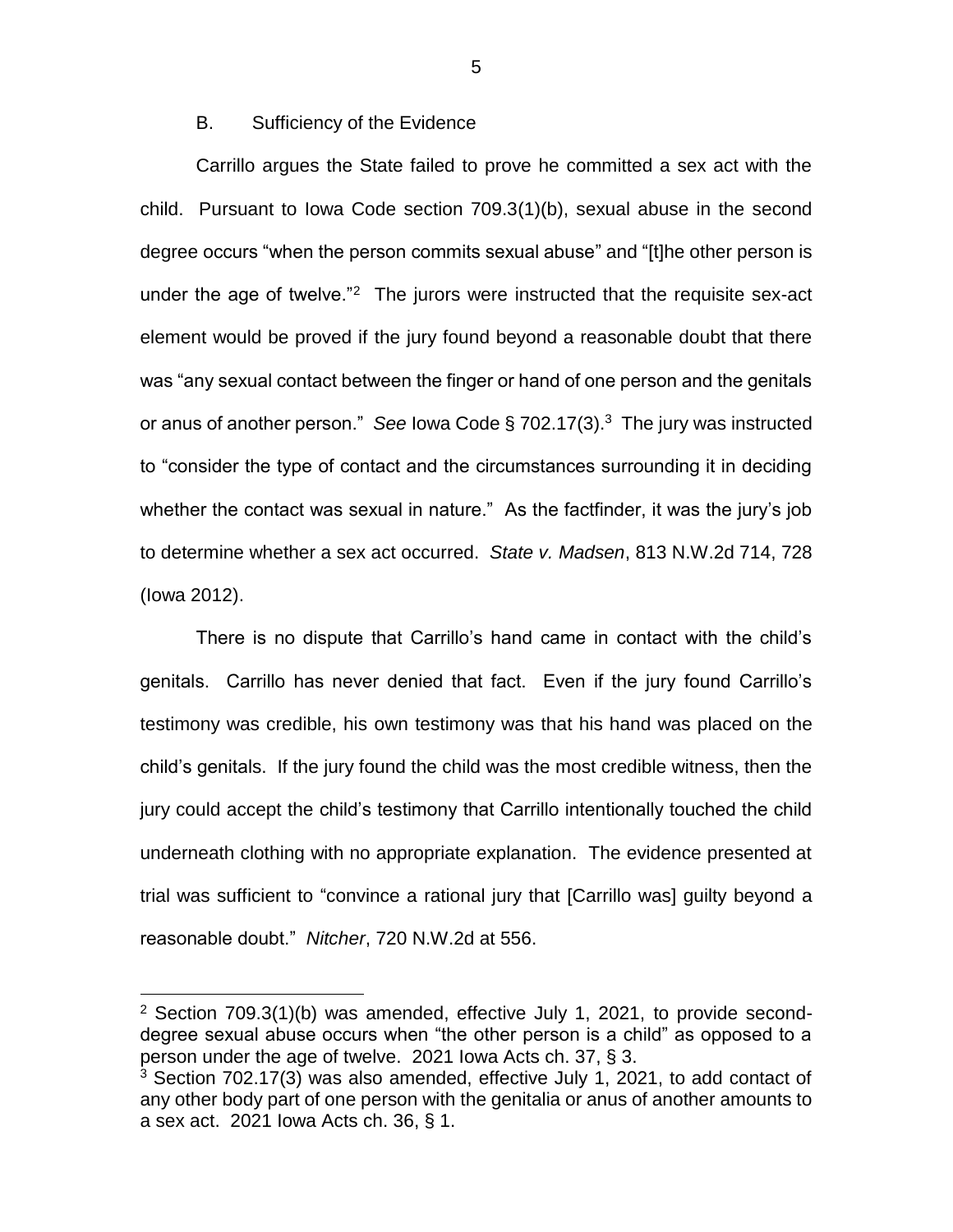# C. Video Interview Evidence

Carrillo argues the district court abused its discretion in admitting the video of his interview, which included inadmissible statements of the interviewing officer that were unnecessary to provide context to his own statements. The State argues Carrillo failed to preserve error on the argument that the statements are unnecessary to provide context to his own statements, pursuant to Iowa Rule of Evidence 5.106. During the first trial, Carrillo's counsel argued the interviewing officer's statements were hearsay, inappropriate, and bolstered the child's testimony. During the second trial, Carrillo's counsel incorporated the prior arguments by reference. It does not appear that any objection related to the contextual aspect of the detective's statements was ever made. "It is a fundamental doctrine of appellate review that issues must ordinarily be both raised and decided by the district court before we will decide them on appeal." *Meier v. Senecaut*, 641 N.W.2d 532, 537 (Iowa 2002). Although the district court received and ruled on the admissibility of the detective's statements on other grounds, no argument or ruling was made pursuant to Iowa Rule of Evidence 5.106. Accordingly, it is not preserved for our review. *Id.*

Carrillo otherwise targets the detective's statements in three ways: the statements (1) constituted misconduct, (2) are impermissible because there was no foundation to support the detective's status as an expert, and (3) led the jury to consider Carrillo's ultimate punishment.

Prosecutorial-error claims are subject to a two-part test requiring both (1) proof of misconduct and (2) proof that "the misconduct resulted in prejudice to such an extent that the defendant was denied a fair trial." *State v. Graves*, 668

6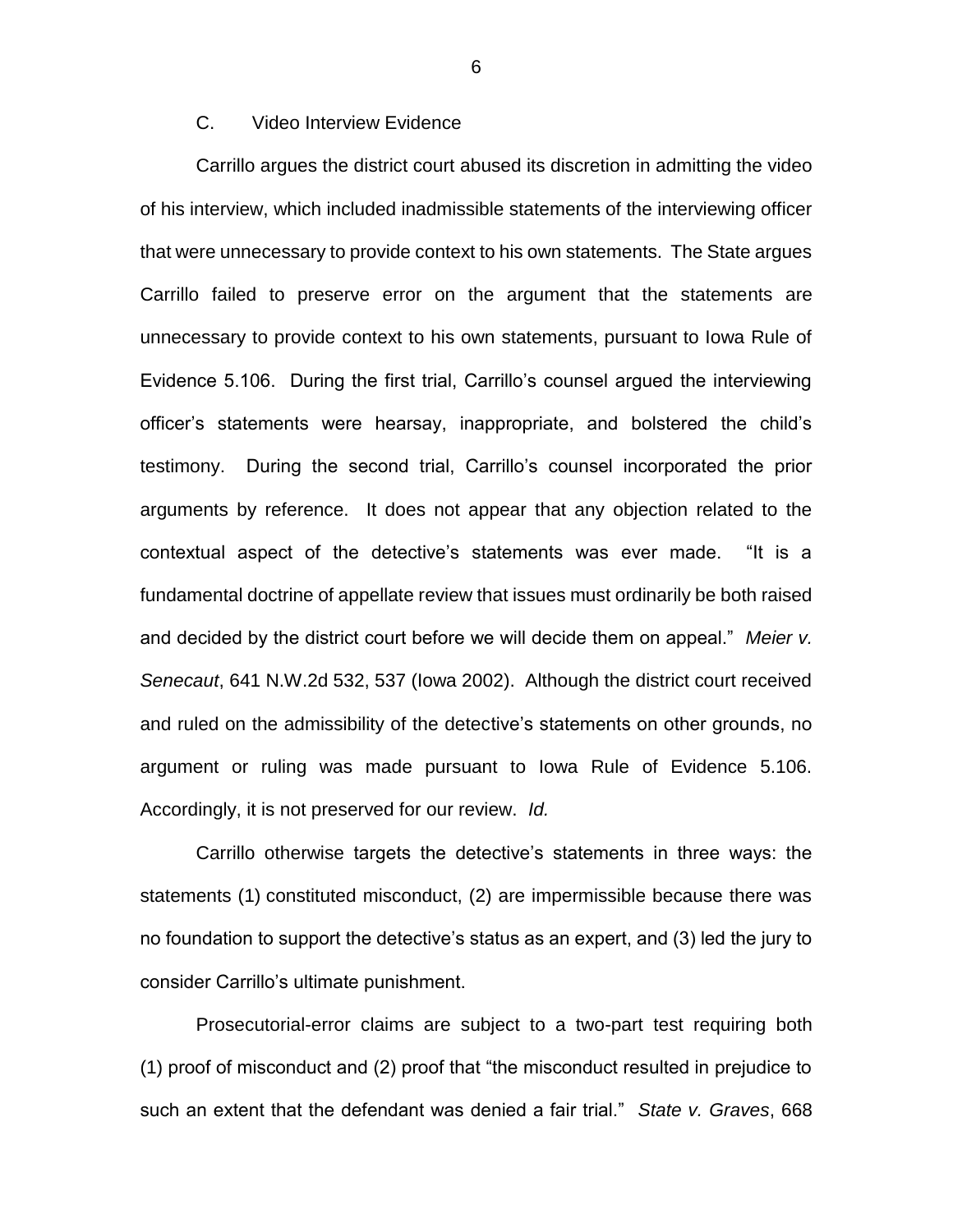N.W.2d 860, 869 (Iowa 2003). Our supreme court has said it is improper for a prosecutor to ask a defendant whether another witness is lying. *Id.* at 873–74. But, Carrillo is asking this court to apply the standard of prosecutorial error to a witness and not a prosecutor. Carrillo argues the detective's statements regarding his veracity in the video should not have been admitted because they would have been impermissible for a prosecutor to ask during in camera examination. This court has said "[a]n officer's stated opinion that a defendant was not being truthful during an interview" that was not offered for impeachment does not invade the role of a jury. *State v. Vance*, No. 13-0082, 2014 WL 1714327, at \*1 (Iowa Ct. App. Apr. 30, 2014). The detective's questions and statements on the video were to engage with Carrillo as a part of the investigation into the allegations against him. We find nothing clearly untenable or unreasonable with admitting the video. *Nelson*, 791 N.W.2d at 419.

Carrillo argues no foundation was provided to support the detective's status as an expert witness. The record does not reveal that the detective ever presented herself as an expert, nor did the prosecutor. It is true that there is "a real danger the jury will be unfairly influenced by [a government] agency finding, which gives the 'imprimatur' of a purportedly unbiased state agency on a conclusion." *State v. Huston*, 825 N.W.2d 531, 537–38 (Iowa 2013) (altered for readability). But, statements made by a detective during an investigation are explicitly targeted at obtaining information. That common knowledge couples with the jury instructions, which instructed jurors they were to determine the credibility of witnesses, and we find nothing clearly untenable or unreasonable with admitting the detective's statements. *Nelson*, 791 N.W.2d at 419.